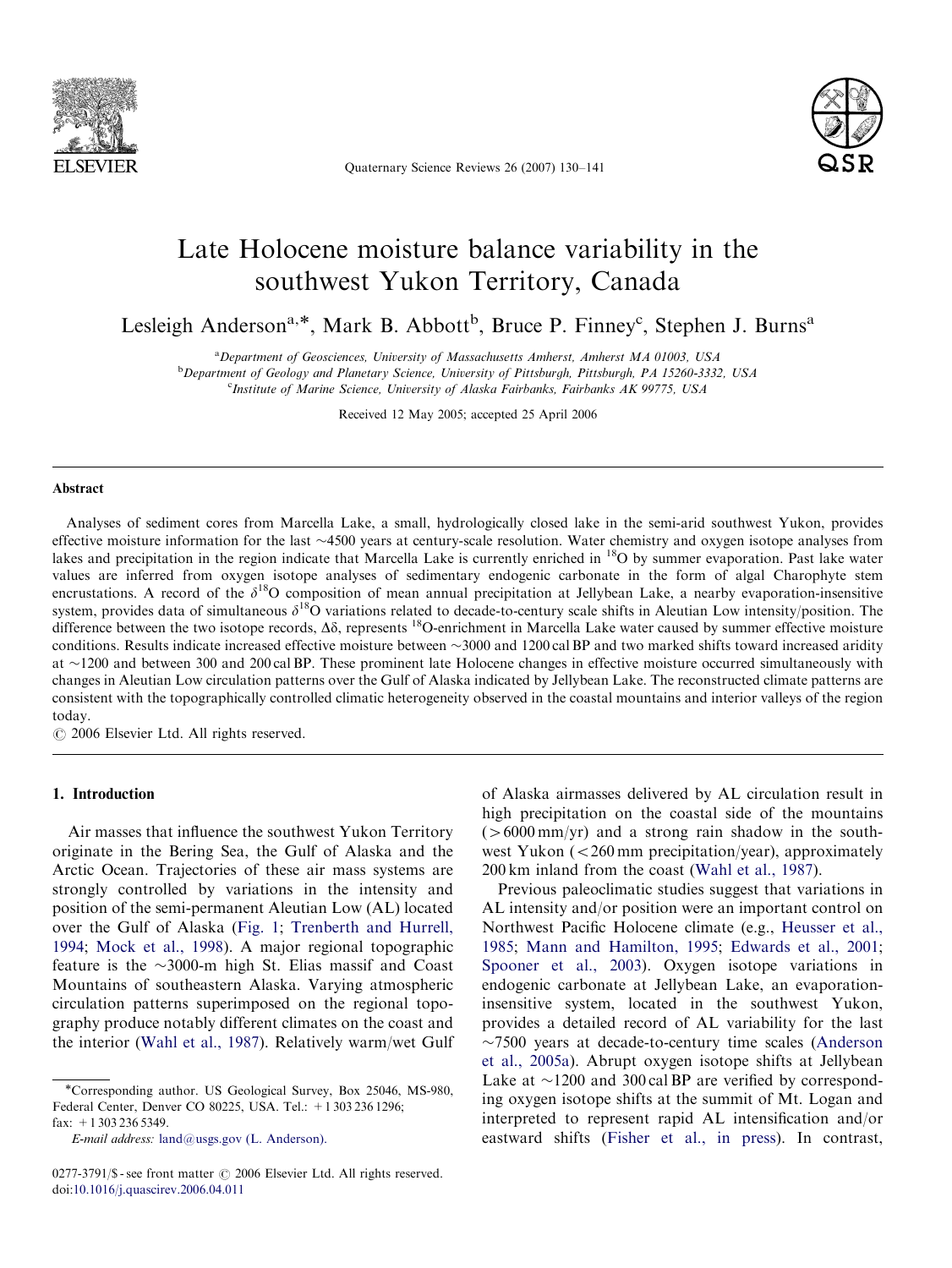<span id="page-1-0"></span>

Fig. 1. Location map of the study area in the southwest Yukon Territory. The circular arrow indicates the general atmospheric circulation around the Aleutian Low in the Gulf of Alaska oriented towards the northeast to southwest trending St. Elias Mountains. The shaded relief map of the area surrounding Jellybean and Marcella Lakes shows the large lakes in the region (black areas), the locations of Whitehorse and Teslin, local topography and high elevations in each lake's watershed. Bathymetric maps of Marcella and Jellybean Lake including coring locations are in [Anderson et al. \(2005a, b\).](#page-9-0)

hydrologically closed lakes located in the rain shadow of the southwest Yukon are sensitive to changes in moisture balance (precipitation minus evaporation). Evaporationsensitive lakes that accumulate endogenic carbonate at relatively high rates (0.3–1.0 mm/yr) present the opportunity to investigate the relationship between interior moisture balance and AL circulation variations at decade-to-century time scales.

Previous studies in the southwest Yukon provide information regarding moisture balance variability on millennial- to century-scales [\(Cwynar, 1988](#page-10-0); [Pienitz et al.,](#page-11-0) [2000](#page-11-0); [Anderson et al., 2005b\)](#page-9-0). Conditions prior to 10,000 cal BP were dry. Effective moisture increased during the early Holocene. Conditions were wetter-than-modern by  $\sim$ 3000 cal BP but subsequently increasingly arid to present. Tree-ring studies in semi-arid central Alaska highlight the ecological impacts of inter-decadal changes in effective moisture during the last century [\(Barber et al.,](#page-10-0) [2000](#page-10-0)). However, relatively little is known about submillennial scale moisture balance variability during the Holocene or about the relative importance of temperature and precipitation in controlling effective moisture.

We analyzed oxygen and carbon isotopes of endogenic carbonate in the form of Characean algae (Chara sp.) calcite encrustations at Marcella Lake to provide more detailed information on the moisture balance history of the southwest Yukon. Marcella Lake is small and hydrologically closed. Water loss is primarily by evaporation and oxygen isotope ratios of preserved Chara encrustations document changes in the oxygen isotope ratios of lake water caused by evaporation. The sampling resolution and analytical precision of the geochemical data are of sufficient quality to document changes at 50- to 200- year resolution back to  $\sim$ 4500 cal BP

# 2. Paleoclimatic application of Marcella Lake Oxygen Isotopes

Marcella Lake is a terminal hydrologically closed lake with a well-defined watershed that is small relative to the lake's surface area. In terminal lakes, the preferential evaporation of light 16O-water leaves remaining lake water 18O-enriched ([Craig and Gordon, 1965;](#page-10-0) [Gonfiantini, 1986\)](#page-10-0). However, lake-water oxygen isotope ratios may also be affected by changes in isotopic composition of input water, including catchment runoff, groundwater and precipitation falling directly into the lake [\(Kendall and Caldwell, 1998\)](#page-10-0). These effects are relatively small for evaporation-sensitive lakes, but they may be the dominant influence on lakewater  $\delta^{18}O$  in hydrologically open lakes with large catchment-to-surface-area ratios. In such systems, evaporation processes are typically less significant because lakewater residence times are shorter (e.g., [von Grafenstein](#page-11-0) [et al., 2001](#page-11-0); [Anderson et al., 2005a](#page-9-0)). Although Marcella Lake water is dominantly controlled by evaporation, longer-term oxygen isotope variations of input waters could be important. We can account for these effects by utilizing our reconstruction of regional mean annual precipitation,  $\delta^{18}O_p$ , from endogenic carbonate (bulk marl) in Jellybean Lake, located  $\sim$ 75 km northwest of Marcella Lake (Fig. 1; [Anderson et al., 2005a](#page-9-0)). The two records have comparable age control and temporal resolution and it is likely that  $\delta^{18}O_p$  has been similar at both lakes.

The moisture balance history of evaporation sensitive lakes can be determined from oxygen isotope ratios of endogenic carbonate (e.g., [Talbot, 1990](#page-11-0); [Hammerlund](#page-10-0) [et al., 2003;](#page-10-0) [Anderson and Leng, 2004\)](#page-10-0). This study is based on analyses of calcite encrustations on Chara stems. Chara provide a locus and kinetic advantage for calcite precipitation as a 1:1 byproduct of photosynthesis (e.g., bio-induced calcification; [McConnaughey et al., 1994\)](#page-10-0). [McConnaughey](#page-10-0) [\(1991\)](#page-10-0) showed that calcite encrustation is beneficial (by providing structural support and facilitating proton and  $CO<sub>2</sub>$  generation), but not essential for *Chara* photosynthesis. *Chara* calcite records the oxygen isotope composition of lake water provided there is isotopic equilibrium. Previous studies of modern endogenic carbonate show that *Chara* oxygen isotope values can be  $\sim$ 1.5% more negative than estimated equilibrium values in eutrophic lakes undergoing rapid photosynthesis [\(Huon and Mojon,](#page-10-0) [1994](#page-10-0); [Fronval et al., 1995](#page-10-0); [Andrews et al., 2004\)](#page-10-0). This is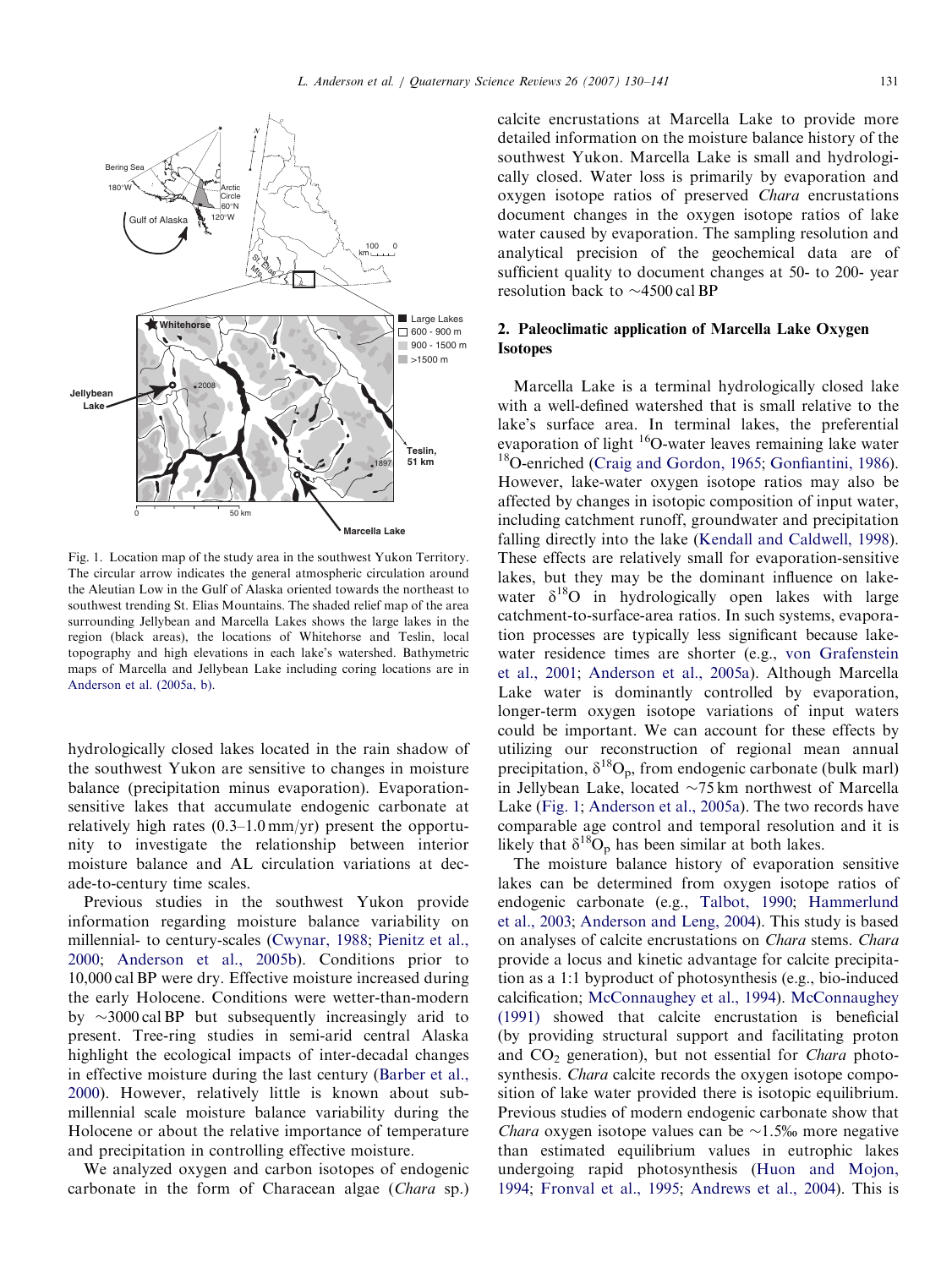<span id="page-2-0"></span>not the case in oligotrophic sub-Arctic lakes with limited growing seasons and low biological productivity. Others report that modern Chara oxygen isotope ratios contain reliable environmental information ([Colleta et al., 2001\)](#page-10-0). Numerous paleoclimatic studies utilizing Chara from temperate and high latitude lakes indicate that they accurately record the Younger Dryas, Pre-Boreal oscillation, post-glacial warming, Neoglacial cooling and the Little Ice Age ([Drummond et al., 1995;](#page-10-0) [Yu and Eicher,](#page-11-0) [1998](#page-11-0); [von Grafenstein et al., 2001;](#page-11-0) [Anderson et al., 2001](#page-10-0); [Hammerlund et al., 2003](#page-10-0)). Here we show that living *Chara* in Marcella Lake, and other lakes in the Yukon, are typically within 0.5% of equilibrium values. During the past, Marcella Lake Chara calcite was probably in equilibrium because eutrophication is extremely unlikely.

# 3. Field Area

Marcella Lake  $(60.07 \text{°N}, 133.81 \text{°W}, 697 \text{ a.s.}!)$  and Jellybean Lake  $(60.35 \degree N, 134.80 \degree W, 730 \text{ m a.s.}$ l.) are located within the interior Yukon Plateau physiographic region [\(Fig. 1\)](#page-1-0). A detailed site description of Marcella Lake including limnologic conditions, modern sedimentation patterns, sediment core lithology and lake level are in [Anderson et al. \(2005b\).](#page-9-0) [Cwynar \(1988\)](#page-10-0) produced a late-Quaternary pollen record for Marcella Lake (referred to as Kettlehole Pond). The lake has a small, well-defined watershed  $(0.8 \text{ km}^2)$ , is up to 9.7-m deep and has a surface area of 0.4 km<sup>2</sup>. Surface inflow is limited to surface run-off during rain events in the surrounding watershed. Surface outflow is restricted to evaporation. Sub-surface outflow is unknown but probably relatively low compared to evaporation as will be discussed. An active sub-aquatic spring feeds the lake in a shallow bay on the southeast edge near a large area of Charophyte vegetation. Chara are nearly absent from the rest of the shoreline. Descriptions of Jellybean Lake and its sediment core lithology, oxygen isotope results and interpretation are in [Anderson et al.](#page-9-0) [\(2005a\)](#page-9-0).

Meteorological data from Whitehorse and Teslin document mean annual precipitation of  $\sim$ 260 mm/yr ([Wahl](#page-11-0) [et al., 1987\)](#page-11-0). Monthly precipitation maximums occur between June and September (Fig. 2). July mean temperatures are between 10 and  $15^{\circ}$ C and mean annual temperatures are between  $-2$  and  $0^{\circ}$ C ([Environment](#page-10-0) [Canada, 2003\)](#page-10-0). Regional lake-ice break-up occurs between April and May and freeze-up typically occurs during October or November. Summer (May-September) mean annual afternoon relative humidity ranges between 45% and 50%; mean annual relative humidity ranges between 60 and 65% ([Environment Canada 2003](#page-10-0); Fig. 2). Three years of continuous monthly oxygen and hydrogen isotope measurements of precipitation at Whitehorse (1962–1964) show  $\delta^{18}O_p$  varies seasonally from  $-24.6\%$  to  $-16.8\%$ (Fig. 2; [IAEA/WMO, 2002](#page-10-0)). More 18O-enriched precipitation occurs during the summer months. Mean summer  $\delta^{18}$ O and  $\delta^2$ H values (May-September) between 1961 and



Fig. 2. Afternoon (15:00 hr) relative humidity observed at Whitehorse (open circles) and Teslin (squares). Summer humidity (May through September, morning and afternoon) at both locations ranges between 45 and 50% and the annual range is between 60 and 63% (horizontal lines). The lower panel shows mean monthly precipitation and temperature at Whitehorse (light vertical bars, open circles) and Teslin (dark vertical bars, diamonds), over the period 1944–1990 [\(Environment Canada, 2003\)](#page-10-0). Monthly mean oxygen isotope ratios of precipitation (filled circles) were measured at Whitehorse between 1962 and 1964 ([IAEA/WMO, 2002\)](#page-10-0).

1965 were  $-18.3\%$  and  $-142.8\%$ , respectively. Mean annual values between 1962 and 1964 were  $-20.4%$  and  $-160.1\%$ , respectively. Marcella Lake surface water  $\delta^{18}$ O and  $\delta^2$ H values in 2000 were  $-8.0\%$  and  $-106\%$ , respectively. In 2002 they were  $-7.8\%$  and  $-105.5\%$ , respectively ([Anderson et al., 2005a](#page-9-0)).

#### 4. Methods

The oxygen isotope record from Marcella Lake presented here is derived from a suite of sediment cores 156, 143 and 200-cm long, retrieved from 457, 451 and 430-cm water depth, respectively. The coring location is situated 3-m offshore from the edge of the Charophyte-dominated carbonate platform that gently dips toward the deepest area of the lake ([Anderson et al., 2005b\)](#page-9-0). The three cores were correlated using lithostratigraphy and magnetic susceptibility to produce a composite-core sediment stratigraphy labeled core C/E [\(Anderson, 2005](#page-9-0)). A detailed core description of C/E (and other cores), including bulk sedimentary properties and radiocarbon ages, was presented in [Anderson et al. \(2005b\)](#page-9-0). Core C/E was retrieved from a floating platform in July 2000 and 2002 using a modified piston corer with a polycarbonate barrel designed for collection of undisturbed sediment–water interface cores and a Livingstone square rod piston corer for recovery of deeper sections of the record (e.g., [Glew](#page-10-0) [et al., 2001](#page-10-0)).

Water samples for major anion and cation analyses were collected from Marcella Lake, Jellybean Lake and six other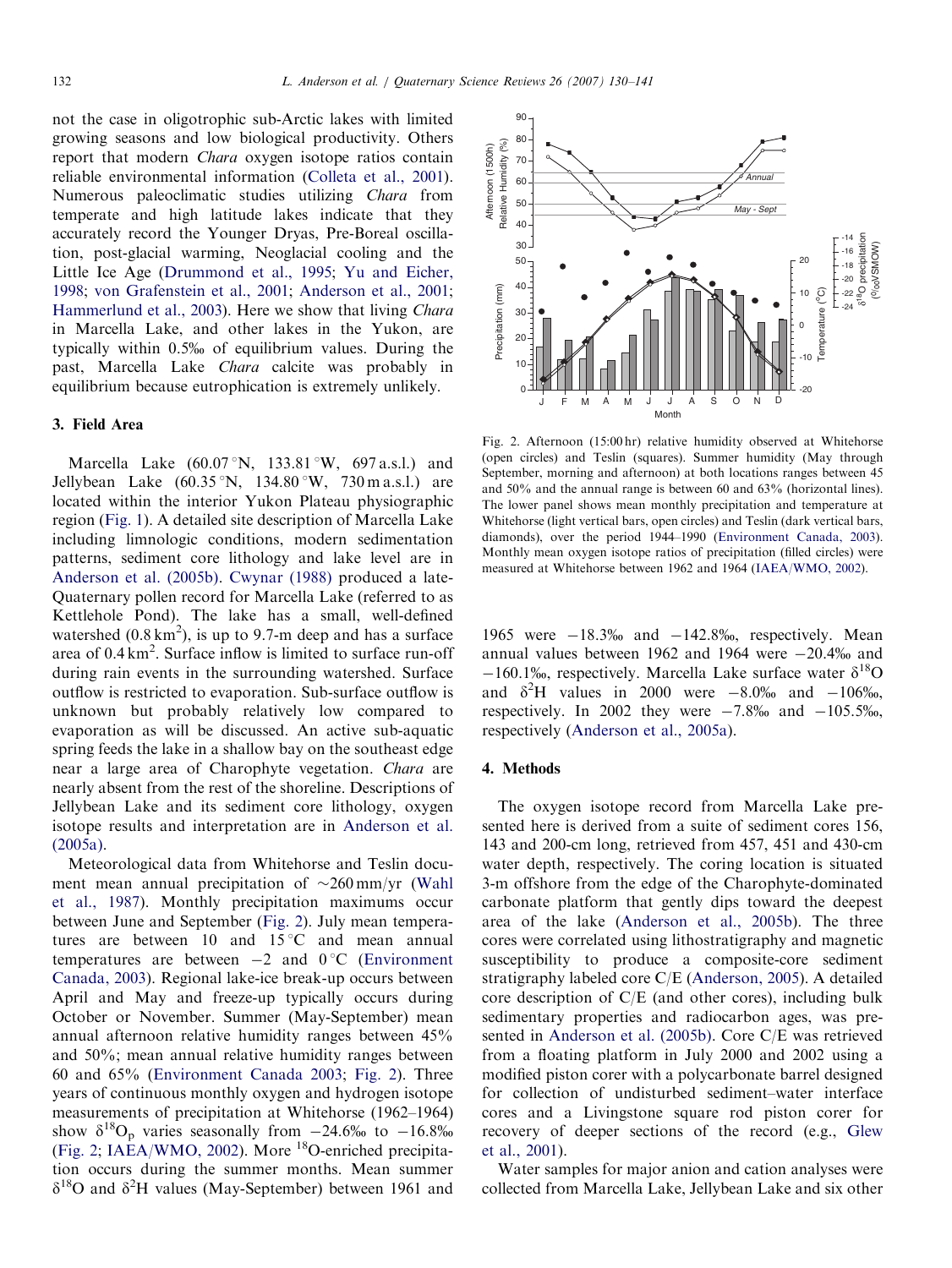nearby lakes in July 2000. Surface water for cation and anion chemistry were collected in 30-ml HDLP Nalgene bottles and stored in dark cool conditions. Alkalinity was determined by titration in the laboratory. Cation and anion concentrations were determined by ion chromatography in  $mg L^{-1}$ . Physical water-column measurements included temperature, pH, conductivity and dissolved oxygen using a Hydrolab Surveyor-4 and Datasonde-4 multi-probe. Dissolved carbon dioxide  $(pCO<sub>2</sub>)$  in surface lake water was determined by applying Henry's Law to samples of ambient air and samples of  $CO<sub>2</sub>$  gas collected in a head space of known volume from a container of equilibrated lake water ([Plummer and Busenberg, 1982](#page-11-0)). Near surface water samples for isotope analyses were taken from nearshore areas or the middle of each lake and filtered  $(0.45 \,\mu m)$ into 30-ml HDLP Nalgene bottles. Bottles were rinsed with lake water before sample collection and sealed to avoid air bubbles. Water samples were prepared for oxygen and hydrogen isotope ratios by automated constant temperature equilibration with  $CO<sub>2</sub>$  and automated H/D preparation systems, respectively.

Bulk sediment samples were taken from core C/E for isotope analyses at 0.5-cm increments for the uppermost 16.5 cm (32 field-extruded samples; [Glew, 1988](#page-10-0); [Glew et al.,](#page-10-0) [2001](#page-10-0)), at 1-cm increments from 16.5-cm depth to the White River Ash at 64-cm depth, and at 2-cm increments from 64- to 144-cm depth for a total of 121 samples. The bulk sediment carbonate fraction (60–80% by weight) is composed of Chara stem encrustations, ostracodes, gastropod and mollusk shells fragments within a fine-grained carbonate matrix. Smear-slide analysis indicates that carbonate particles in the bulk marl were difficult to distinguish from small fragments of the aforementioned components. To evaluate the paleoclimatic utility of the carbonate components, isotope analyses were conducted on Chara encrustations, ostracodes, gastropod and mollusk shell fragments and the  $\langle 125-\mu m\rangle$  fraction of marl sediment from selected intervals of the core. The bulk marl isotope ratios strongly suggested the material was a mixture of the other materials. Chara were present in abundance throughout the sediment core, while the ostracode, gastropod and mollusks were sporadic. Thus, we determined that for this study Chara encrustations contained the most reliable and continuous source of oxygen isotope information.

The bulk sediment samples were wet sieved through nested screens  $(63, 125, 250 \text{-} \mu \text{m})$ , collected separately and freeze dried. At least five individual Chara stem encrustations  $(\sim]$  1–3 mm each in length) were picked from the dried fractions, examined for purity, homogenized and subsampled for  $CO<sub>2</sub>$  extraction by a Kiel automated device for isotope ratio mass spectrometry on a Finnigan Delta XL mass ratio spectrometer. Modern Charophyte plants were also sampled, dried in the field and subsequently freezedried. Calcite encrustations were sampled from dried plants, examined for purity, homogenized and sub-sampled for  $CO<sub>2</sub>$  extraction and isotope ratio mass spectrometry. All isotope results are reported as  $\delta$ -values, representing deviations in per mil (%) from Vienna Peedee Belemnite (VPDB) or standard mean ocean water (VSMOW) such that  $\delta_{\text{sample}} = ([R_{\text{sample}}/R_{\text{standard}}]-1) \times 1000$  where  $R = {}^{2}H/{}^{1}H$ ,  ${}^{18}O/{}^{16}O$  or  ${}^{13}C/{}^{12}C$  in sample and standard, respectively. Analytical uncertainties are within  $\pm 0.5\%$ and  $\pm 0.05\%$  for water hydrogen and oxygen, respectively. Duplicate analyses were carried out on select samples and individual *Chara* encrustations to assess variations. *Chara* sample reproducibility is approximately  $+0.5\%$  for oxygen and carbon.

The chronology for composite core C/E is based on  $^{210}Pb$ ,  $^{137}Cs$ , and AMS  $^{14}C$  measurements on terrestrial macrofossils [\(Anderson et al., 2005b\)](#page-9-0). Both measured radiocarbon and calibrated ages are reported here (median intercept and 1-sigma range), however only calibrated radiocarbon ages are reported in the discussion. Radiocarbon ages were calibrated using CALIB 4.1 following the methods of [Stuiver et al. \(1998\)](#page-11-0). Marcella Lake <sup>210</sup>Pb and  $137Cs$  activity were measured at 0.5-cm intervals on the uppermost 32 field-extruded samples (0–16.5 cm; [Appleby,](#page-10-0) [2001](#page-10-0)). Due to very low  $2^{10}Pb$  activities and a slightly irregular  $137C$  peak, only the surface age (2002) and the horizon where <sup>210</sup>Pb-excess is initially observed at 16.5-cm depth (110 cal BP) were used in the age model. Chronostratigraphic data from intervals of the cores that contained Chara analyzed for this study are shown in [Table 1](#page-4-0). Linear interpolation between dated levels was used to determine ages for isotope samples. The chronology indicates a fairly uniform sedimentation rate,  $\sim 0.03$  to 0.05 mm/y. Based on sedimentation rates and sample thickness, the oxygen and carbon isotope samples integrate 5–10 years in the uppermost 16.5-cm, and 10–30 years for the remainder of the core. Sampling resolution decreases down core from 5–100 years depending on the sampling interval outlined above.

# 5. Results

## 5.1. Evaporative enrichment of Marcella Lake

Marcella Lake water is enriched in <sup>18</sup>O and <sup>2</sup>H ( $\sim$ 14‰ and  $\sim$  59‰) compared to estimates of unmodified mean annual precipitation and Jellybean Lake water ([Anderson](#page-9-0) [et al., 2005a](#page-9-0)). In addition to lake water oxygen and hydrogen isotope enrichment, the effects of evaporation on lake water can be independently documented by analyses of major ion concentration and limnophysical properties. We use Principal Component Analyses (PCA; MSVP software) and compare seven lakes, including Marcella and Jellybean Lakes, with three springs from the central and southern Yukon (e.g., [Pienitz et al., 1997](#page-10-0); [Fig. 3\)](#page-4-0).

The first axis on a plot of major ions accounts for 64.2% of the variance [\(Fig. 3a](#page-4-0)). High alkalinity and ion concentrations correspond with hydrologically closed lakes on the right side of the axis. Summer evaporation and prolonged lake-water residence times  $(\sim$ multiple years) result in elevated dissolved ion concentrations, especially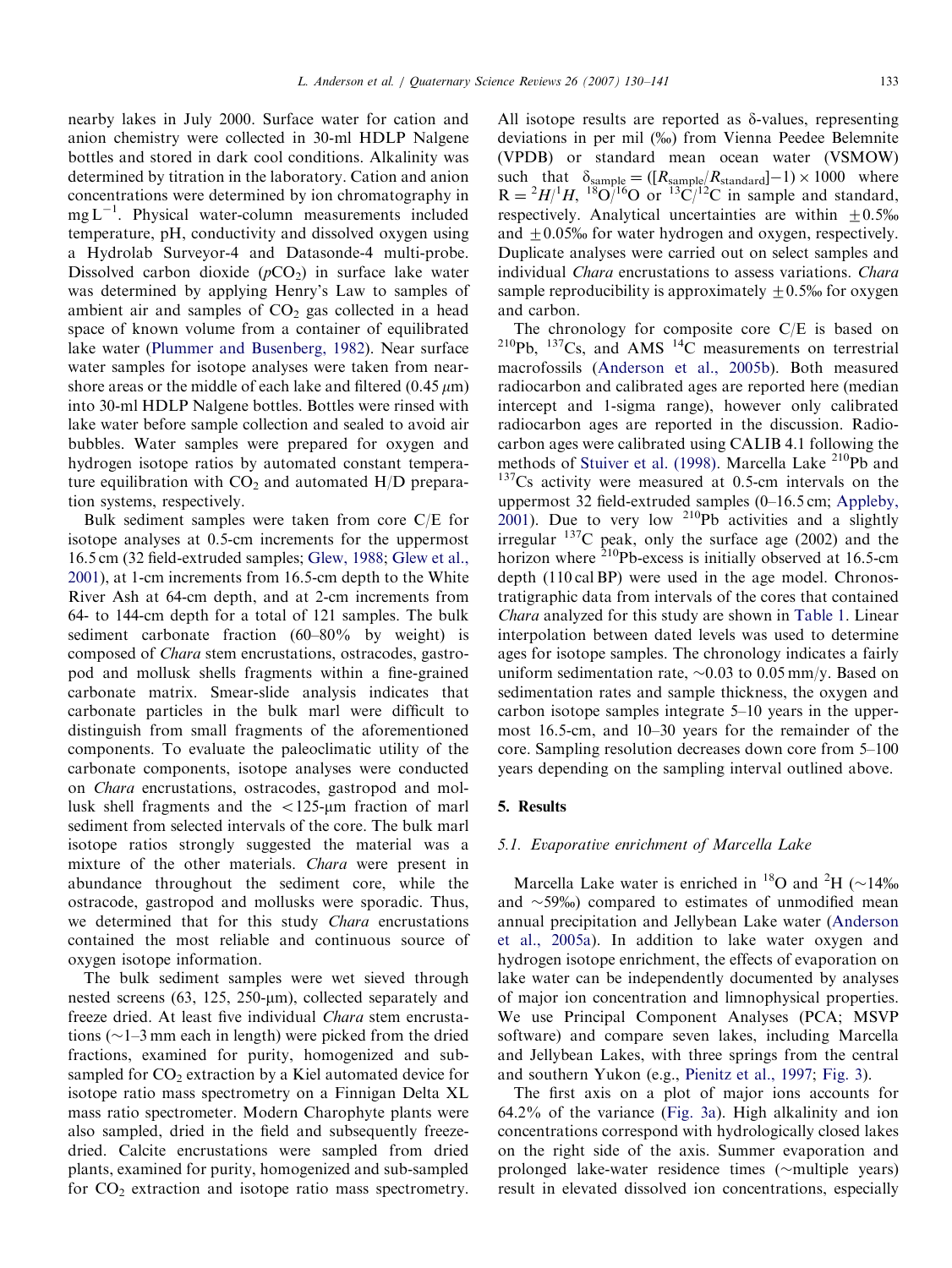| Core Depth (cm) | Material        | Lab $#$    | Measured age $(^{14}C$ yr BP) | Median calibrated age (cal BP) <sup>a</sup> | 1-Sigma range (cal $BP$ ) |
|-----------------|-----------------|------------|-------------------------------|---------------------------------------------|---------------------------|
| $\overline{0}$  | $^{210}Ph$      |            |                               | AD 2002 <sup>b</sup>                        |                           |
| 16.5            | $^{210}Pb$      |            |                               | AD 110 <sup>b</sup>                         |                           |
| 41              | Wood            | OS-38713   | $930 + 25$                    | 830                                         | $791 - 915$               |
| 44              | Wood            | CAMS-96826 | $980 + 60$                    | 925                                         | 793-951                   |
| 64              | White River Ash |            |                               | 1150                                        | $1014 - 1256$ °           |
| 133             | Wood            | OS-38714   | $4080 + 35$                   | 4545                                        | 4451-4781                 |

<span id="page-4-0"></span>Table 1 Marcella Lake core C/E chronostratigraphic data

<sup>a</sup>Median intercept of calibrated radiocarbon ages.

<sup>b</sup>Sediment–water interface and <sup>210</sup>Pb-dating horizon in years AD.

<sup>c</sup>2-sigma range from [Clague et al. \(1995\).](#page-10-0)



Fig. 3. PCA bi-plots of (a) major ions and (b) physiolimnological variables of water sampled from eight Yukon lakes and three springs, including Jellybean Lake (indicated by a line and JBL) and Marcella Lake (indicated by a line and ML). On the first axis of both plots, vectors on the left side group with hydrologically open lakes and springs. Vectors on the right group with hydrologically closed lakes.

for conservative species that are not consumed by endogenic calcification. On the left side of axis one, high calcium ion concentrations plot with spring-water. Groundwater transport through extensive carbonate-rich tills and outwash deposits result in elevated calcium. Similar distinctions between open and closed systems are observed in a plot of dissolved gas, oxygen and hydrogen isotopes, conductivity, pH and alkalinity (Fig. 3b). The first axis accounts for 63.5% of the variance. Higher temperature,  $\delta^{18}O$ ,  $\delta^2H$ , conductivity, alkalinity and pH plot with hydrologically closed lakes on the right side of the axis (longer residence times). On the left side, higher dissolved gases plot with springs and hydrologically open lakes (shorter residence times).

#### 5.2. Living Chara encrustations

[Table 2](#page-5-0) shows oxygen isotope values of calcite encrustations from living Chara in Marcella Lake and three other southwest Yukon lakes along with contemporaneous lake water oxygen isotope ratios and lake water temperature. Using the calcite equilibrium equation from [Friedman and](#page-10-0) [O'Neil \(1977\)](#page-10-0), predicted calcite equilibrium oxygen isotope values can be compared to measured values. In three of the four lakes including Marcella Lake, where lake-water  $\delta^{18}O$ values range from  $-19.9\%$  to  $-8.21\%$ , differences between measured and predicted calcite equilibrium values are  $< 0.5\%$ . One site, Jackfish Lake, indicated the largest difference of 1.1%.

#### 5.3. Sediment oxygen and carbon isotopes

Oxygen isotope values of Chara calcite encrustations  $(\delta^{18}O_{\text{Chara}})$  range between  $-13.5$  and  $-7.5\%$  ([Fig. 4\)](#page-6-0). Inferred lake-water  $\delta^{18}O$ , using a lake-water temperature of  $16.0^{\circ}$ C for calcite precipitation, is  $5-11\%$  more <sup>18</sup>O-enriched than  $\delta^{18}O_p$  [\(Fig. 2](#page-2-0)).  $\delta^{18}O_{Chara}$  values below 70-cm depth are more variable and shifts as large as 3% occur over 2-cm intervals. In general, however,  $\delta^{18}O_{Chara}$ are more negative than modern values. Between 144 and 70-cm depth, values vary near  $-11\%$  while above 24 cm, they range between  $-9.5$  and  $-8\%$  and tend to increase towards the core top.

Carbon isotope values of Chara calcite encrustations  $(\delta^{13}C_{\text{Chara}})$  range between 0% and 7%. Shifts as large as ~4.5‰ occur over 2–6-cm intervals.  $\delta^{13}C_{Chara}$  values in the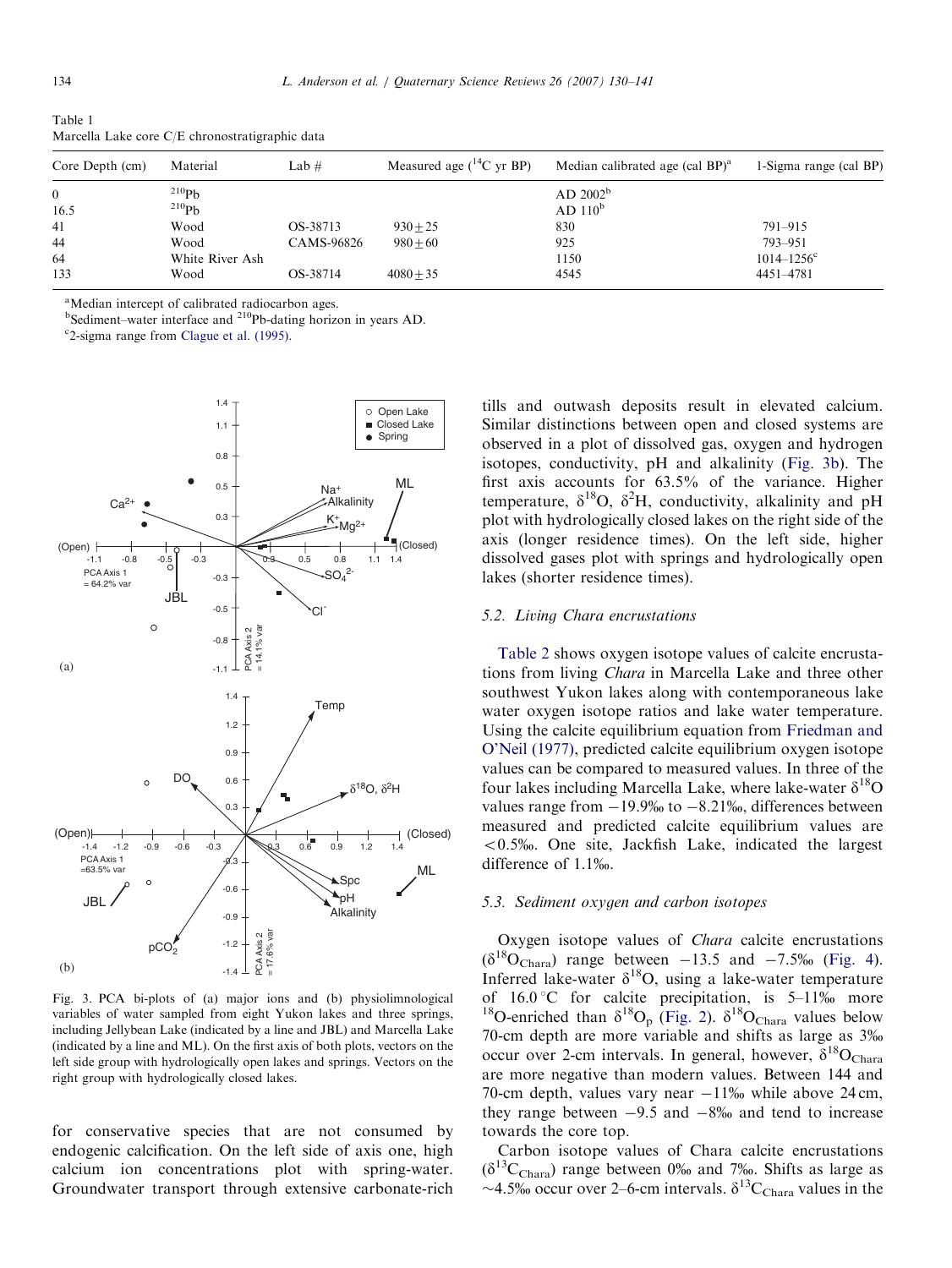<span id="page-5-0"></span>

| Site Name       | Lat/Long                                  | Carbonate Sample Description                                                       | Measured                                     | Measured                                         | Measured                                                   | Lake water                                 | Predicted <sup>b</sup>                                      | $\Delta \delta^{18}O_{\rm Caletic}$ |
|-----------------|-------------------------------------------|------------------------------------------------------------------------------------|----------------------------------------------|--------------------------------------------------|------------------------------------------------------------|--------------------------------------------|-------------------------------------------------------------|-------------------------------------|
|                 |                                           |                                                                                    | $(\%$ oVPDB)<br>$\delta^{18}O_{\rm Calcite}$ | $(*_{0}VPIDB)$<br>$\delta^{13}C_{\rm Calculate}$ | $(% ^{p^{1}}(W)$ $(W)$<br>$\delta^{18}\rm{O}_{\rm{Water}}$ | temperature <sup>a</sup><br>$\overline{C}$ | Equilibrium<br>$\delta^{18}O_{\rm Calicie}$<br>$(\%$ oVPDB) | (measuredpredicted)<br>$(\%oVPDB)$  |
| Jackfish Lake   | $63.02\text{°N}$ , 136.47 °W              | Living <i>Chara</i> from reef in lake center,<br>$<$ 1.0-m water depth, 08/06/2000 | $-11.70$                                     | 0.75                                             | $-10.6$                                                    | 17.9                                       | $-10.59$                                                    |                                     |
| Seven-Mile Lake | $62.18$ $\degree$ N, $136.39$ $\degree$ W | Living Chara from littoral zone, 1.5-m<br>water depth. 08/09/2000                  | $-10.69$                                     | 2.10                                             | $-10.4$                                                    | 17.9                                       | $-10.75$                                                    | $-0.06$                             |
| Waddington Pond | 60.36°N, 134.81°W                         | dredge, 1.5-m water depth. 08/01/2000<br>Living Chara from surface sediment        | $-18.41$                                     | $-0.27$                                          | $-18.5$                                                    | 16.0                                       | $-18.36$                                                    | 0.14                                |
| Marcella Lake   | 60.07 °N, 133.81 °W                       | Living <i>Chara</i> from littoral zone, $\lt$ 1-m<br>water depth. 08/03/2000       | $-8.21$                                      | 4.68                                             | $-8.0$                                                     | 16.33                                      | $-8.01$                                                     | 0.20                                |
| Jellybean Lake  | 60.35°, 134.81°W                          | Surface sediment bulk marl <sup>c</sup> 07/30/2002                                 | $-19.9$                                      | 5.15                                             | $-21.0$                                                    | 14.8                                       | $-20.31$                                                    | 0.41                                |

Table 2

lower part of the core are relatively <sup>13</sup>C-depleted  $(0-4.5\%)$ . Between 130 and 98-cm depth, values are persistently more positive-than-modern, whereas between 98 and 64-cm depth they are occasionally more negative-than-modern. Above 64-cm depth values shift again to more positivethan-modern values and above 21-cm depth they are generally lower than the preceding interval.

## 6. Discussion

## 6.1. Carbon isotopes

Chara calcite carbon isotope ratios record the isotopic composition of lake-water DIC provided they are in isotopic equilibrium. DIC is, in turn, a reflection of the carbon isotope ratios of atmospheric  $CO<sub>2</sub>$ , biological respiration within the lake and incoming groundwater ([McKenzie, 1985;](#page-10-0) [Dean and Stuiver, 1993](#page-10-0)). DIC within the epilimnion and hypolimnion in thermally stratified lakes evolve in isolation. Microbial respiration of 12C-enriched organic matter in the hypolimnion produces relatively <sup>13</sup>C-depleted DIC underneath the thermocline while aquatic photosynthesis in the epilimnion preferentially sequesters 12C-enriched DIC into organic matter, thereby progressively enriching residual DIC- $\delta^{13}$ C (McConnaughy et al., 1994). Over-turn mixes the two DIC pools and generally causes epilimnion  $DIC-<sup>13</sup>C$  to decrease ([Hodell](#page-10-0) [et al., 1998\)](#page-10-0).

Marcella Lake is dimictic and thermally stratified during summer, being well protected from wind mixing. However, between  $\sim$ 4000 and 2000 cal BP meromixis and higher lake level was interpreted from lithologic (laminations) and organic carbon isotope  $(^{13}$ C-enriched) evidence from sediment cores taken beneath the thermocline (9-m water depth; [Anderson et al., 2005b](#page-9-0)). It is possible that enriched  $\delta^{13}$ C<sub>Chara</sub> values over longer-term periods indicate more persistent stratification and warmer summer temperatures. Therefore, higher-than-modern values of  $\delta^{13}C_{Chara}$  between  $\sim$  4000 and 2000 cal BP (90 and 130 cm depth; [Fig. 4](#page-6-0)) above the thermocline in core C/E are consistent with meromixis. However, equally high  $\delta^{13}C_{Chara}$  values periodically occur when lake levels were lower after 2000 cal BP, suggesting changes in productivity may complicate this Chara carbon isotope interpretation. Thus, we focus on paleoclimatic interpretations of oxygen isotopes.

# 6.2. Oxygen isotopes

<sup>c</sup>Living or preserved *Chara* were not found in Jellybean Lake.

'Living or preserved Chara were not found in Jellybean Lake.

Our results from oxygen isotope analyses of living Chara, lake water and major ion chemistry from a range of hydrologic settings, suggest that variation in evaporation is responsible for driving the observed changes in Marcella Lake  $\delta^{18}O$  and the *Chara* calcite formed in that lake water. Over time, it is also important to consider the long-term changes in  $\delta^{18}O_p$  that will also affect lake-water- $\delta^{18}$ O. We account for these changes using the nearby Jellybean Lake  $\delta^{18}O_{Ca}$  record interpreted to reflect changes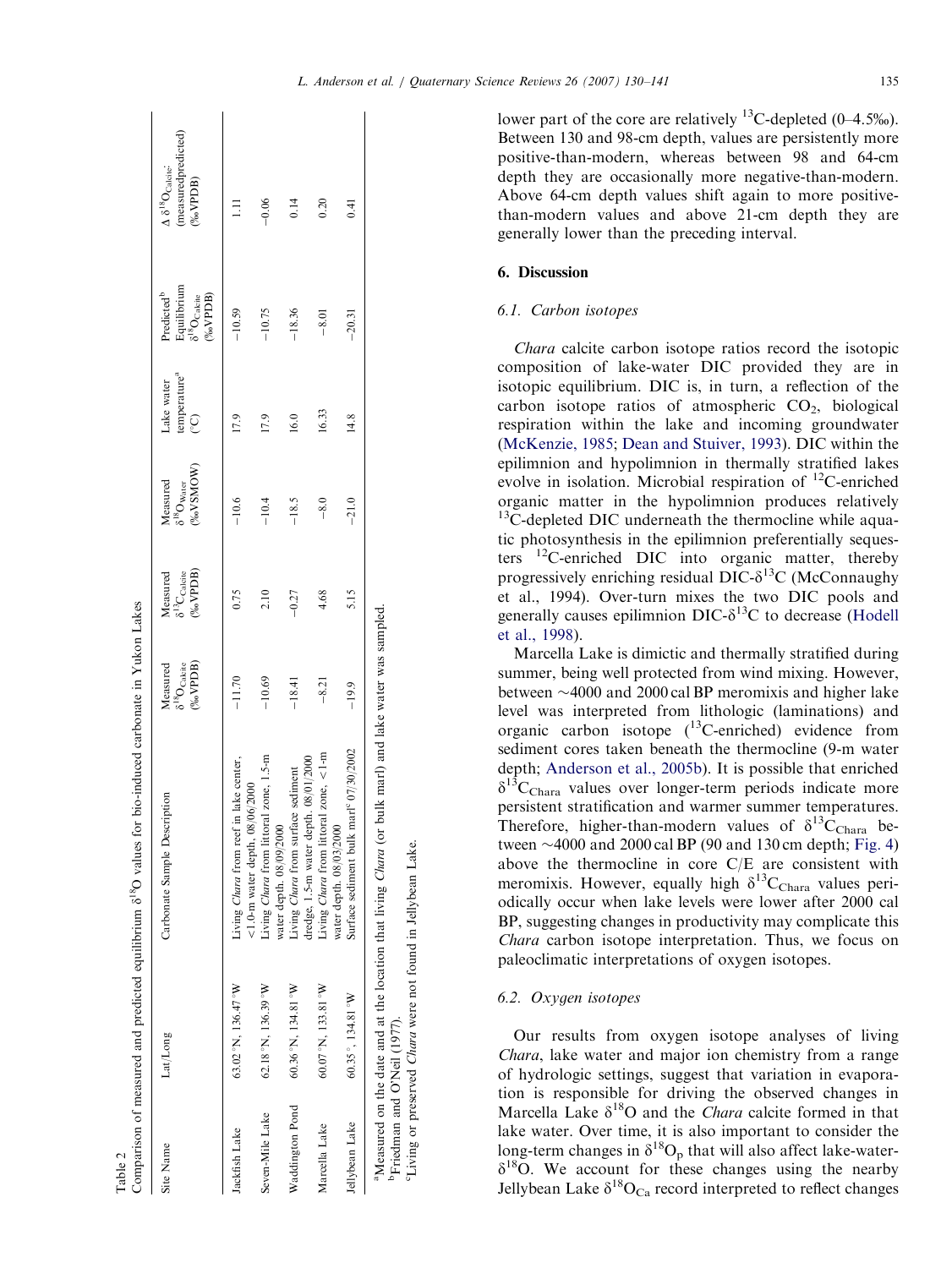<span id="page-6-0"></span>

Fig. 4. Marcella Lake core C/E  $\delta^{18}O_{\text{Chara}}$  and  $\delta^{13}C_{\text{Chara}}$  data plotted on a depth scale. The vertical lines indicate the value of the uppermost, present day, sample. The black bars on the right indicate depths of  $2^{10}Pb$  and radiocarbon ages ([Table 1\)](#page-4-0). The horizontal line at 64-cm depth is the stratigraphic position of the White River tephra ([Clague et al., 1995\)](#page-10-0).

in  $\delta^{18}O_p$  driven by AL intensity and/or position ([Anderson](#page-9-0) [et al., 2005a](#page-9-0)). Temperature fractionations between calcite and lake water were considered and are thought to be minor  $(\sim 0.25\% \cdot \text{C})$ .

For times in the past, the difference between Marcella- $\delta^{18}O_{\text{Chara}}$  and Jellybean- $\delta^{18}O_{\text{Ca}}$  represents  $^{18}O$ -enrichment (%) of Marcella Lake caused by changes in evaporation. This calculation required two steps. First, the oxygen isotope stratigraphy from each lake was converted into three smoothed time-series at 50, 100 and 200-year intervals to examine multi-decadal and longer-term variations [\(Figs. 5a and b\)](#page-7-0). Second, the Jellybean- $\delta^{18}O_{Ca}$ time-series were subtracted from the Marcella- $\delta^{18}O_{Chara}$ time-series to produce a third,  $\Delta\delta$  [\(Fig. 5c](#page-7-0)). Variability of evaporation-insensitive Jellybean- $\delta^{18}O_{Ca}$  is relatively small  $(1.5-2\%)$  compared to Marcella Lake  $(4.0-5.0\%)$ , but there are intervals where the  $\delta^{18}O_p$  correction results in distinguishable effects on long-term trends of Marcella- $\delta^{18}O_{\text{Chara}}$  (note arrows in [Fig. 5a and c\)](#page-7-0). The smoothing procedure was done to eliminate problems due to temporal mismatches between individual samples from the two cores but given the nature of the trends does not significantly effect the uncertainty regarding timing of prominent shifts or long-term trends. We estimate that Marcella core C/E isotope sample age uncertainties increase down core from  $+20$  yr in the upper section (between  $-50$  and 1200 cal BP), to  $\pm$  50 to 300 yr for ages older than the White River tephra  $(\sim 1200 \text{ cal BP})$ . Jellybean Lake has more constant sedimentation rates and an additional radiocarbon age between the White River tephra and 4500 cal BP so that isotope sample age uncertainties are smaller and increase less down core ([Anderson et al., 2005a](#page-9-0)).

## 6.3. Model estimates of humidity

Marcella Lake's permanently closed hydrologic status during the past and the relatively large  $\Delta\delta$  shifts (~3%o) support a more quantitative description of changing moisture balance (e.g. [Wolfe et al., 2001\)](#page-11-0). [Gat \(1995\)](#page-10-0) described a terminal lake basin at isotopic steady state by the equation:  $\Delta \delta = (1-h)(\epsilon^*+C_k)$  where h is humidity and  $\varepsilon^*$  is an equilibrium fractionation factor derived from the isotopic composition of input water and lake water temperature.  $C_k$  is a constant kinetic fractionation factor and has a value of 15 ([Gonfiantini, 1986\)](#page-10-0). Model input values include (1)  $-22\%$  for precipitation input ([IAEA/](#page-10-0) [WMO, 2002](#page-10-0); [Anderson et al., 2005b\)](#page-9-0), (2) 16 °C for lake water temperature and the assumption that there is isotopic equilibrium between atmospheric vapor and precipitation. Thus, humidity is related to  $\Delta\delta$  by the following equation: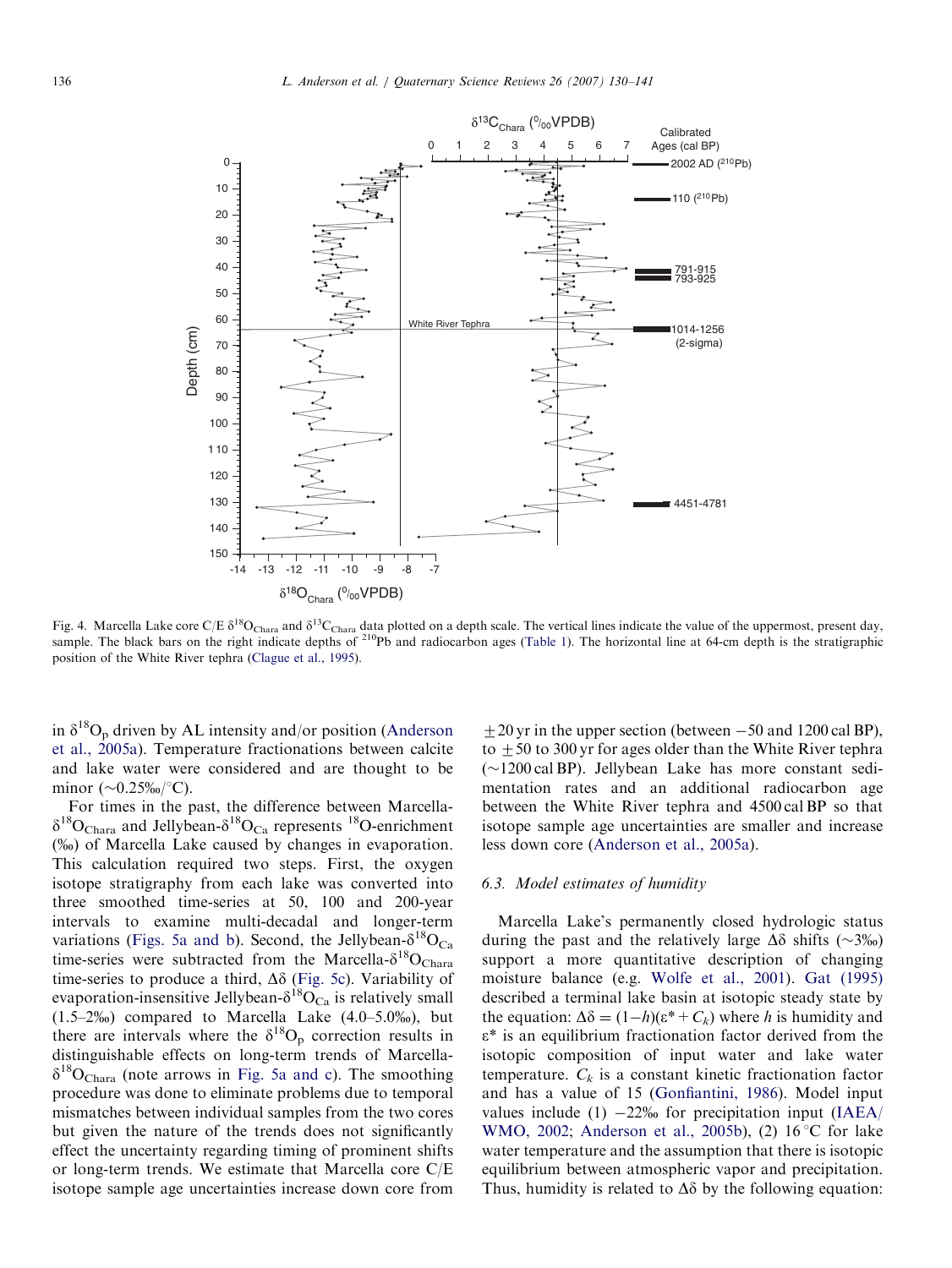<span id="page-7-0"></span>

Fig. 5. The Marcella- $\delta^{18}O_{Char}$  data ([Fig. 4](#page-6-0)) (a) and Jellybean- $\delta^{18}O_{Ca}$  [\(Anderson et al., 2005a\) \(b\)](#page-9-0) were smoothed using 50, 100 and 200-yr time intervals and plotted versus calibrated age. The difference between (a) and (b) is (c)  $\Delta\delta$ , isotopic enrichment due to evaporation and modeled relative humidity (%). Two arrows indicate the difference in trends between (a) and (c) and are discussed in the text. Horizontal dashed lines mark low and high  $\Delta\delta$  values (8‰ and 11.4%) and corresponding modeled humidity estimates (58 and 70%) for the record.

 $h = (\Delta \delta - 26.58)/-26.57$ , and h (%) is shown on the right of the plot of  $\Delta \delta$  in Fig. 5c. The modeled mean humidity estimate for the last 100 years  $(\sim 58\%)$  is close to the measured mean annual relative humidity (60–63%), and to some extent validates the model. If the model is accurate, then humidity between 3000 and 1200 cal BP was possibly  $>10\%$  greater than today (70%). However, uncertainties such as the effects of wind on evaporation and lake mixing lead us to favor using qualitative trends in  $\Delta\delta$  for paleoclimatic interpretations.

## 7. Late Holocene Paleoclimate

Oxygen isotope ratios from Marcella Lake provide effective moisture information at higher temporal resolution than previous work in this region. It is important to recognize that changes in Marcella- $\Delta\delta$  reflect changes in the lake's moisture balance. For example, an increase in  $\Delta\delta$ could be caused by either increased evaporation or less precipitation relative to evaporation (i.e., decreasing effective moisture). Keeping this consideration in mind, we suggest the following temporal patterns. Greater-thanmodern effective moisture generally occurred between  $\sim$ 3000 and 1200 cal BP followed by decreasing effective moisture to the present day ([Fig. 6\)](#page-8-0). This reconstruction is consistent with the late Holocene trends of a diatominferred salinity profile in the central Yukon indicating persistently dry conditions after  $\sim$ 1200–1000 cal BP ([Pienitz et al., 2000\)](#page-11-0).

This isotope-based reconstruction is also broadly consistent with our previous sedimentologically- based lakelevel reconstruction [\(Anderson et al., 2005b](#page-9-0)), but it is important to note that the two records are not strictly comparable. While both records show some similar trends, they do not precisely match because there are differences in resolution and the environmental factors being recorded. For instance, isotopic enrichment briefly shifts towards wetter conditions  $\sim$ 4500 cal BP before returning to near modern values and a  $\sim$ 400 year dry period between  $\sim$ 3500 and 3100 cal BP. The lake level reconstruction indicates a rising trend during the period of isotopic depletion, but subsequently indicates higher than modern lake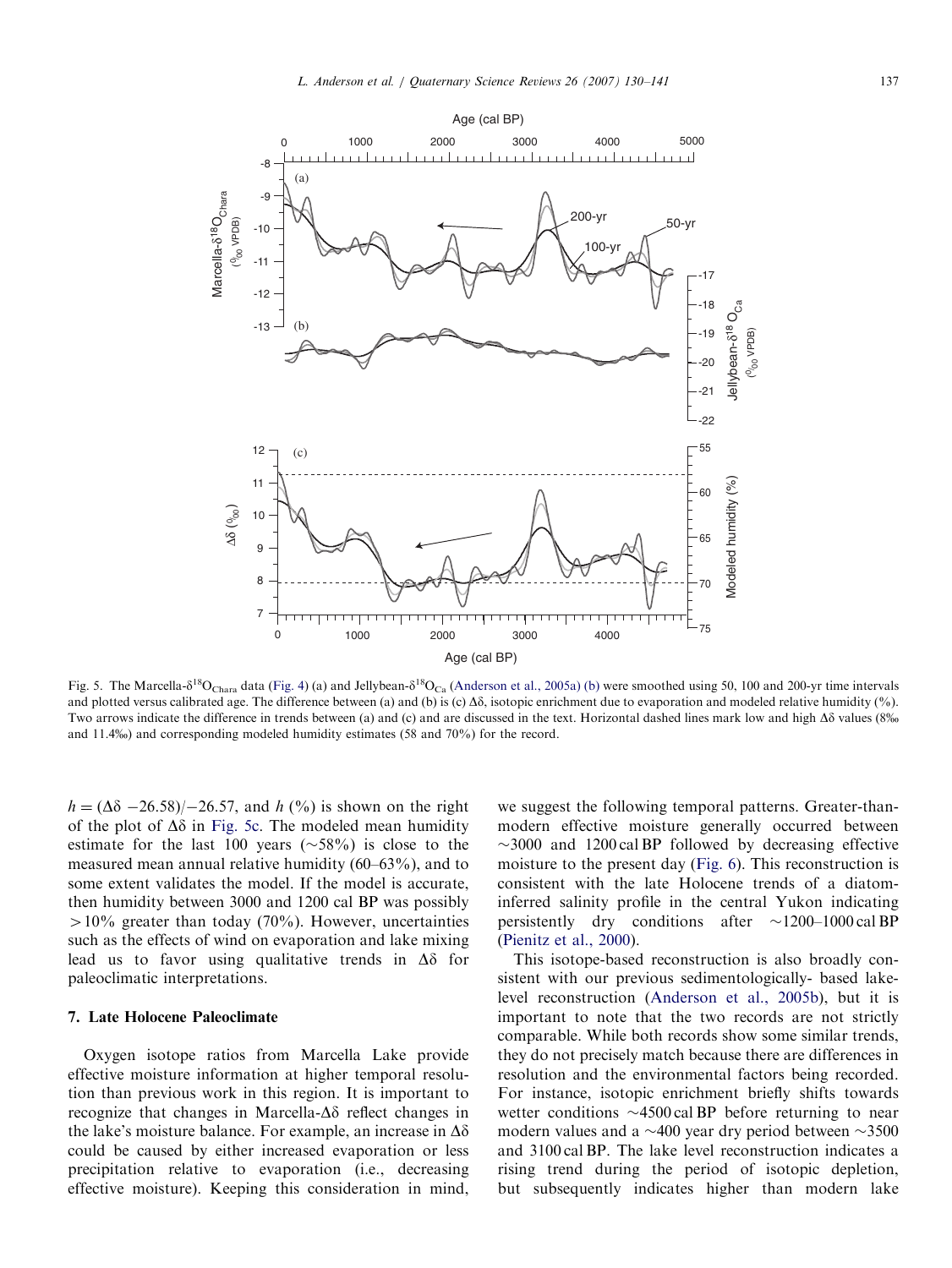<span id="page-8-0"></span>

Fig. 6. Marcella lake level estimates from [Anderson et al. \(2005b\)](#page-9-0) shown with isotopic enrichment caused by evaporation expressed as a 50-yr smoothed  $\Delta\delta$  anomaly time series (difference from the mean for the record) (top), and Jellybean- $\delta^{18}O_{Ca}$  expressed as 50-yr smoothed time-series (bottom) since 5000 cal BP. The Marcella Lake isotope record is interpreted in terms of southwest Yukon low elevation interior moisture balance while the Jellybean Lake record is interpreted in terms of the strength and position (weak/west or strong/east) of the Aleutian Low over the Gulf of Alaska [\(Anderson et al., 2005a\)](#page-9-0).

levels throughout this time period (Fig. 6). The isotopic trends indicate wetter than present conditions prior to  $\sim$ 1200 cal BP followed by increasing aridity to modern. However, the lake level reconstruction indicated lower levels after  $\sim$ 2000 cal B.P. and was unable to distinguish between a continued lowering, or alternatively, lowering to below modern followed by a rise (indicated by ''upper'' and ''lower'' estimates on Fig. 6). Closed basin lake level and isotope modeling studies indicate that water depth fluctuations may not define the magnitude or sign of lake water oxygen isotope composition ([Ricketts and](#page-11-0) [Johnson, 1996\)](#page-11-0) depending on the factors causing the changes, and the exact history of rates of change in these factors. Instead, rates of change of input  $(I)$  and evaporation  $(E)$  were found to be the primary cause of isotopic variations. Following this line of reasoning, we view the Marcella lake-level reconstruction as a millennial-scale record of moisture balance and/or water table depth

whereas the isotope-based reconstruction is a continuous record of  $\Delta I/\Delta E$  information driven by factors including humidity, temperature and wind speed in addition to lake volume and surface area [\(Ricketts and Johnson, 1996](#page-11-0); [Ricketts and Anderson, 1998](#page-11-0)).

The marked changes in inferred effective moisture at Marcella Lake are related to periods of Neoglacial activity on the north and east flanks of the St. Elias Mountains [\(Denton and Karlen, 1977;](#page-10-0) [Rampton, 1978;](#page-11-0) [Calkin et al.,](#page-10-0) [2001\)](#page-10-0). The earliest dates of late Holocene advances in those locations are  $\sim$ 2800 cal BP. During this period, snow accumulation on the St. Elias ice fields appears to have sufficiently increased to cause north and east valley glacier advances at the same time that Marcella Lake levels were higher and oxygen isotope ratios were less  $^{18}$ O-enriched (Fig. 6). Such a pattern suggests colder and/or wetter conditions on the coast and at lower elevations in the rain shadow region. However, glacier advances on the north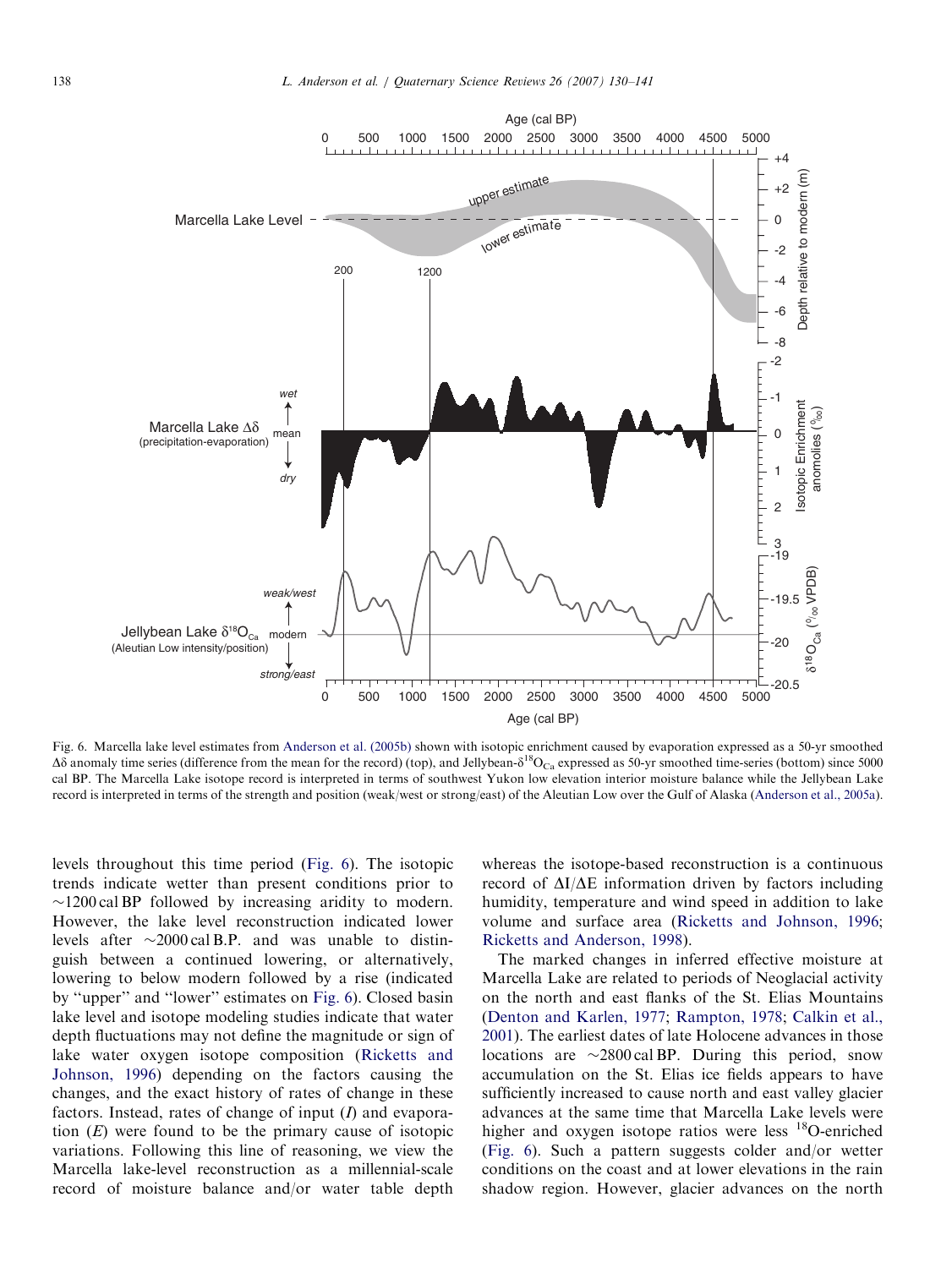<span id="page-9-0"></span>and east side of the St. Elias Range and White Pass episodically occurred  $\sim$ 1200 cal BP and since 400 cal BP ([Denton and Karlen, 1977](#page-10-0); [Lamoreaux and Cockburn,](#page-10-0) [2005](#page-10-0)) at the same time that Marcella Lake indicates low elevation areas were becoming increasingly dry. This pattern suggests that wet and/or cool conditions in the mountains occurred when the lee side of the rain shadow was drier. In summary, we hypothesize that two late Holocene climatic patterns emerge from this comparison: (1) simultaneously wet conditions at high, coastal-mountain elevations and low leeward elevations in the interior or (2) wet conditions at high, coastal-mountain elevations coinciding with dry conditions at low leeward elevations in the interior.

In general an intensified/eastward Aleutian Low is thought to cause stronger meridional storm trajectories into the  $\sim$ 3000-m high northwest-to-southeast trending St. Elias and Coast Mountain barrier. Meteorological observations between 1976 and 1988 A.D. showed that an eastward/intensified AL lead to warm moist air advection from the south into the northwest Pacific coast and caused increased coastal precipitation ([Cayan and Peterson, 1989;](#page-10-0) [Mantua et al., 1997](#page-10-0); [Trenberth and Hurrell, 1994](#page-11-0)). If stronger storms lead to intensified down-slope leeward winds, then the effect may be even drier conditions in the rain shadow ([Streten, 1974;](#page-11-0) [Wahl et al., 1987](#page-11-0)). Such a scenario suggests that meridional circulation predominated from 1200 cal BP to the present, when Jellybean Lake- $\delta^{18}O_{\text{Ca}}$  indicates a generally stronger/eastward Aleutian Low and conditions were drier at Marcella Lake ([Fig. 6](#page-8-0)). Further, two relatively abrupt increases in the strength of this circulation pattern are suggested at 1200 and 300 cal BP.

In contrast, a weaker/westward Aleutian Low is associated with less intense and more zonal airflow that tends to allow cool and moist low-level airmasses that originated over the Bering Sea to infiltrate the northwestto-southeast trending valleys in the southwest Yukon ([Streten, 1974](#page-11-0)). Although airmasses could dry by the continental effect, a relative increase in moisture could reach the Yukon interior than from those airmasses that are strongly forced up and over the mountains. We suggest that such a zonal scenario was more dominant between 3000 and 1200 cal BP, when Jellybean- $\delta^{18}O_{Ca}$  indicates a weaker/westward Aleutian Low and it was wetter at Marcella Lake [\(Fig. 6\)](#page-8-0). The Aleutian Low today is strongest during the winter and diminishes during the summer. Observations of the Mount Logan accumulation record indicate that only winters with high snow accumulation have a strong connection with AL circulation ([Rupper et al., 2004](#page-11-0)). However, a persistent low in the western Gulf of Alaska is the most frequent weather pattern affecting the southwest Yukon during all seasons ([Wahl et al., 1987](#page-11-0); [Mock et al., 1998\)](#page-10-0), and it may be that the multi-decade-to-century circulation rearrangements discussed here would have affected climate throughout the year.

Similar spatial climatic heterogeneity was observed in the Kenai Mountains on the southern coast of Alaska [\(Wiles](#page-11-0) [et al., 1994\)](#page-11-0). Like the southwest Yukon, the AL dominates the climate of the Kenai Mountains. Land-terminating glaciers on the drier western side of the northeast to southwest trending mountain range retreated from their Little Ice Age maxima two centuries earlier than the tidewater glaciers on the wetter coastal side. [Wiles et al.](#page-11-0) [\(1994\)](#page-11-0) suggested that coastal advances coupled with leeward retreats might have been a response to greater winter precipitation coupled with warming. This suggestion is consistent with AL intensification and/or eastward shifts indicated by the response by Jellybean Lake and the increasingly dry conditions at Marcella Lake since  $\sim$ 1700 A.D [\(Fig. 6\)](#page-8-0).

The prominent AL intensification at  $\sim$ 1200 cal BP was previously observed to be coincident with increasing North Pacific salmon abundance and diminished intensity of the Beaufort Gyre in the western Arctic basin (Anderson et al., 2005a; [Finney et al., 2002;](#page-10-0) [Dyke and Savelle, 2000\)](#page-10-0). The oxygen isotope record presented here suggests that this shift in the mean AL state also led to increasing aridity in the interior valleys within the rain shadow of the St. Elias massif. These results connect prominent atmospheric circulation variations over the Gulf of Alaska to moisture balance variability in low elevation interior valleys of the southwest Yukon and document the region's spatially heterogeneous response to atmospheric circulation change.

#### Acknowledgements

The authors wish to thank Mary E. Edwards and Pratigya Polissar for helpful insights and discussions during the preparation of this paper. We also thank Britt Haugen and Joe Rodgers for their kind assistance in the field and Frank Keimig for performing the statistical operations. Finally, we thank Lisa Rukstales for her assistance with figure preparation in addition to Walter E. Dean and an anonymous reviewer for their constructive comments that improved the manuscript. This work was supported by the National Science Foundation (ATM-0296157 and ATM-0097127) and by a grant from the Department of Geosciences at the University of Massachusetts Amherst.

#### References

- Anderson, L. 2005. Holocene climate of the southwest Yukon Territory, Canada, inferred from lake-level and isotope analyses of small carbonate lakes. Ph.D. dissertation, University of Massachusetts Amherst.
- Anderson, L., Abbott, M.B., Finney, B.P., Burns, S.J., 2005a. Regional atmospheric circulation change in the North Pacific during the Holocene inferred from lacustrine carbonate oxygen isotopes, Yukon Territory, Canada. Quaternary Research 64, 21–35.
- Anderson, L., Abbott, M.B., Finney, B.P., Edwards, M.E., 2005b. Paleohydrology of the southwest Yukon Territory, Canada, based on multi-proxy analyses of lake sediment cores from a depth transect. The Holocene 15, 1172–1183.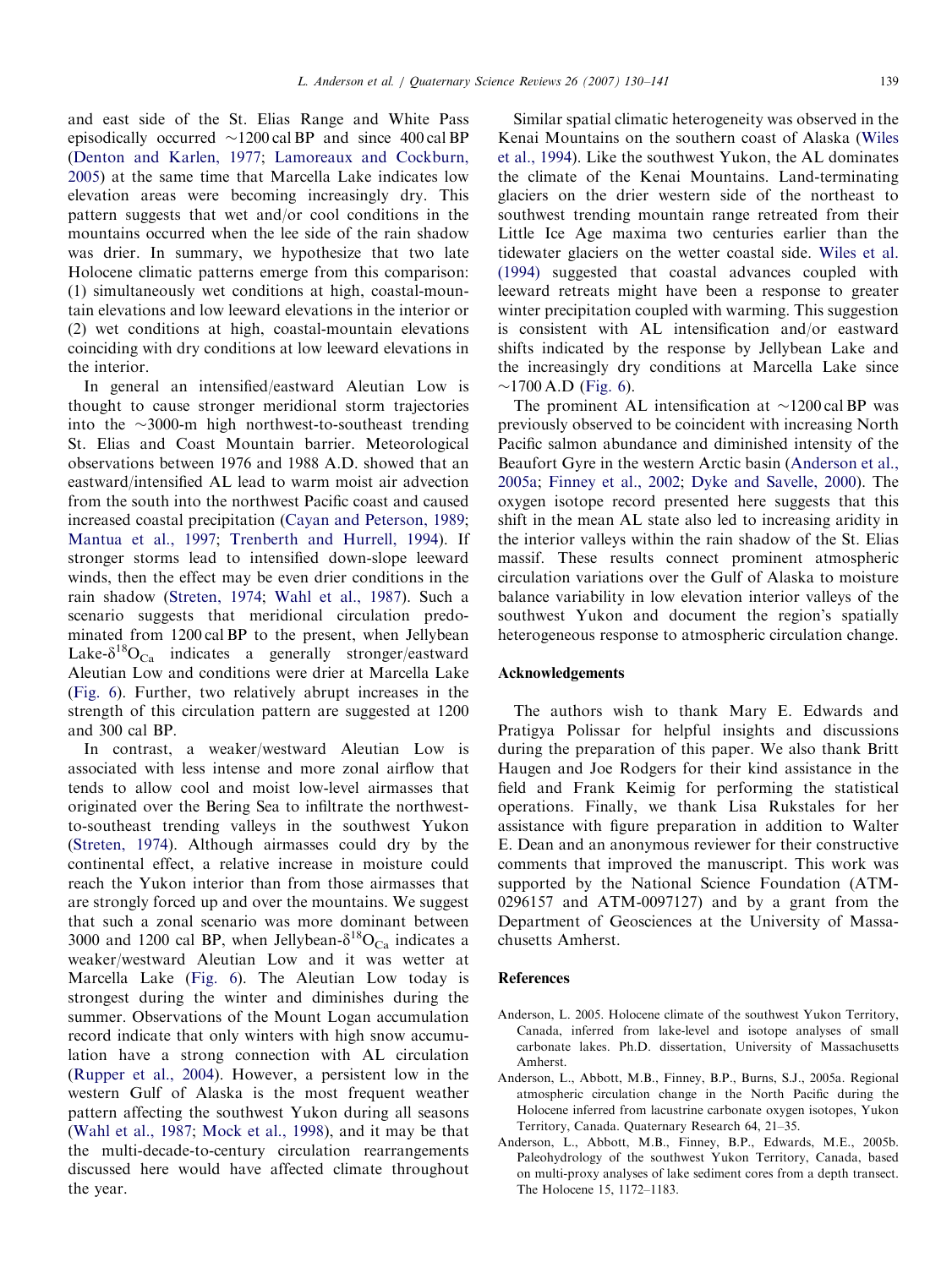- <span id="page-10-0"></span>Anderson, L., Abbott, M.B., Finney, B.P., 2001. Holocene climate inferred from oxygen isotope ratios in lake sediments, central Brooks Range, Alaska. Quaternary Research 55, 313–321.
- Anderson, N.J., Leng, M.J., 2004. Increased aridity during the early Holocene in west Greenland inferred from stable isotopes in laminated-lake sediments. Quaternary Science Reviews 23, 841–849.
- Andrews, J., Coletta, P., Pentecost, A., Riding, R., Dennis, S., Dennis, P.F., Spiro, B., 2004. Equilibrium and disequilibrium stable isotope effects in modern charophyte calcites: implications for palaeoenvironmental studies. Palaeogeography, Palaeoclimatology, Palaeoecology 204, 101–114.
- Appleby, P.G., 2001. Chronostratigraphic techniques in recent sediments. In: Last, W., Smol, J.P. (Eds.), Tracking Environmental Change Using Lake Sediments, vol. 1: Basin Analysis, Coring, and Chronological Techniques. Kluwer Academic Press, Dordrecht, Netherlands, pp. 171–203.
- Barber, V.A., Juday, G.P., Finney, B.P., 2000. Reduced growth of Alaskan white spruce in the twentieth century from temperatureinduced drought stress. Nature 405, 668–673.
- Calkin, P.E., Wiles, G.C., Barclay, D.J., 2001. Holocene coastal glaciation of Alaska. Quaternary Science Reviews 20, 449–461.
- Cayan, D.R., Peterson, D.H., 1989. The influence of North Pacific atmospheric circulation on streamflow in the west. Geophysical Monograph 55, 375–379.
- Clague, J.J., Evans, S.G., Rampton, V.N., Woodsworth, G.J., 1995. Improved age estimates for the White River and Bridge River tephras, western Canada. Canadian Journal of Earth Sciences 32, 1172–1179.
- Colleta, P., Pentecost, A., Spiro, B., 2001. Stable isotopes in charophyte incrustations: relationships with climate and water chemistry. Palaeogeography, Palaeoclimatology, Palaeoecology 173, 9–19.
- Craig, H., Gordon, L.I., 1965. Deuterium and oxygen-18 variations in the ocean and marine atmosphere. In: Torgiogi, E. (Ed.), Stable Isotopes in Oceanographic Studies and Palaeotemperatures. Consiglio Nazionale dell Ricerche, Pisa, pp. 9–130.
- Cwynar, L.C., 1988. Late Quaternary vegetation history of Kettlehole Pond, southwestern Yukon. Canadian Journal of Forest Research 18, 1270–1279.
- Dean, W.E., Stuiver, M., 1993. Stable carbon and Oxygen Isotope studies of the sediments of Elk Lake, Minnesota. In: Bradbury, J.P., Dean, W.E. (Eds.), Elk Lake, Minnesota: Evidence for Rapid Climate Change in North-central Minnesota. Geological Society of America Special Paper 276, Boulder, pp. 163–180.
- Denton, G.H., Karlen, W., 1977. Holocene glacial and tree-line variations in the White River Valley and Skolai Pass, Alaska and Yukon Territory. Quaternary Research 7, 63–111.
- Drummond, C.N., Patterson, W.P., Walker, J.C.G., 1995. Climatic forcing of carbon-oxygen isotopic covariance in temperate-region marl lakes. Geology 23, 1031–1034.
- Dyke, A.S., Savelle, J.M., 2000. Holocene driftwood incursion to Southwestern Victoria Island, Canadian Arctic Archipelago, and its significance to paleoceanography and archeology. Quaternary Research 54, 113–120.
- Edwards, M.E., Mock, C.J., Finney, B.P., Barber, V.A., Bartlein, P.J., 2001. Potential analogues for paleoclimatic variations in eastern interior Alaska during the past 14,000 years: atmospheric-circulation controls of regional temperature and moisture responses. Quaternary Science Reviews 20, 189–202.
- Environment Canada 2003. Canadian Climate Normals web site. [http://](http://climate.weatheroffice.ec.gc.ca/climate_normals/index_e.html) [climate.weatheroffice.ec.gc.ca/climate\\_normals/index\\_e.html.](http://climate.weatheroffice.ec.gc.ca/climate_normals/index_e.html)
- Finney, B.P., Gregory-Eaves, I., Douglas, M.S.V., Smol, J.P., 2002. Fisheries productivity in the northeastern Pacific Ocean over the past 2,200 years. Nature 416, 729–733.
- Fisher, D.A., Wake, C., Kreutz, K., Yalcin, K., Steig, E., Mayewski, P., Anderson, L., Aheng, J., Rupper, S., Zdanowicz, C., Demuth, M., Waskiewicz, M., Dahl-Jensen, D., Goto-Azuma, K., Bourgeois, J.B., Koerner, R.M., Sekerka, J., Osterberg, E., Abbott, M.B., Finney, B.P., Burns, S.J., in press. Stable isotope records from Mount Logan, Eclipse ice cores and nearby Jellybean Lake. Water cycle of the North

Pacific over 2000 years and over five vertical kilometeres: sudden shifts and tropical connections. Geographie physique et Quaternaire.

- Friedman, I., O'Niel, J.R., 1977. Compilation of stable isotope fractionation factors of geochemical interest. In: Fleischer, M. (Ed). U.S. Geological Survey Professional Paper 440–KK, pp. 1–12.
- Fronval, T., Jensen, N.B., Buchardt, B., 1995. Oxygen Isotope disequilibrium precipitation of calcite Lake Arresø, Denmark. Geology 23, 463–466.
- Gat, J.R., 1995. Stable Isotopes in fresh and saline lakes. In: Lerman, A., Imboden, D.M., Gat, J.R. (Eds.), Physics and Chemistry of Lakes, Second ed. Springer, New York and Amsterdam, pp. 139–165.
- Glew, J.R., 1988. A portable extruding device for close interval sectioning of unconsolidated core samples. Journal of Paleolimnology 1, 235–239.
- Glew, J.R., Smol, J.P., Last, W.M., 2001. Sediment core collection and extrusion. In: Last, W., Smol, J.P. (Eds.), Tracking Environmental Change Using Lake Sediments, vol. 1: Basin Analysis, Coring, and Chronological Techniques. Kluwer Academic Press, Dordrecht, Netherlands, pp. 73–105.
- Gonfiantini, R., 1986. Environmental isotopes in lake studies. In: Fritz, P., Fontes, J.Ch. (Eds.), Handbook of Environmental Isotope Geochemistry, vol. 2, the Terrestrial Environment. B. Elsevier, Amsterdam, pp. 113–168.
- Hammerlund, D., Björk, S., Buchardt, B., Israelson, C., Thomsen, C.T., 2003. Rapid hydrological change during the Holocene revealed by stable isotope records of lacustrine carbonates from Lake Igelsön, southern Sweden. Quaternary Science Reviews 22, 353–370.
- Heusser, C.J., Heusser, L.E., Peteet, D.M., 1985. Late-Quaternary climatic change on the American North Pacific Coast. Nature 315, 485–487.
- Hodell, D.A., Schelske, C.L., Fahnenstiel, G.L., Robbins, L.L., 1998. Biologically induced calcite and its isotopic composition in Lake Ontario. Limnology and Oceanography 43, 187–199.
- Huon, S., Mojon, P.-O., 1994. Isotopic disequilibrium between water and calcified parts of Charophytes (Chara globularis): preliminary results. Comptes rendus de l'Academie des Sciences. Serie II, Science de la Terre et des Planets 318, 205–210.
- IAEA/WMO 2002. Global Network of Isotopes in Precipitation (GNIP) and Isotope Hydrology Information System (ISOHIS). International Atomic Energy Agency and World Meteorological Organization. http://isohis.iaea.org.
- Kendall, C., Caldwell, E.A., 1998. Fundamentals of Isotope Geochemistry. In: Kendall, C., McDonnell, J.J. (Eds.), Isotope Tracers in Catchment Hydrology. Elsevier, Amsterdam, pp. 51–86.
- Lamoreaux, S., Cockburn, J.M.H., 2005. Timing and climatic controls over neoglacial expansion in the northern Coast Mountains, British Columbia. The Holocene 15, 619–624.
- Mann, D.H., Hamilton, T.D., 1995. Late Pleistocene and Holocene paleoenvironments of the North Pacific coast. Quaternary Science Reviews 14, 449–471.
- Mantua, N.J., Hare, S.R., Zhang, Y., Wallace, J.M., Francis, R.C., 1997. A Pacific interdecadal climate oscillation with impacts on salmon production. Bulletin of the American Meteorological Society 78, 1069–1079.
- McConnaughey, T., 1991. Calcification in Chara corallina:  $CO<sub>2</sub>$  hydroxylation generates protons for bicarbonate assimilation. Limnology and Oceanography 36, 619–628.
- McConnaughey, T.A., LaBaugh, J.W., Rosenberry, D.O., Striegel, R.G., 1994. Carbon budget for a groundwater-fed lake: calcification supports summer photosynthesis. Limnology and Oceanography 39, 1319–1332.
- McKenzie, J.A., 1985. Carbon isotopes and productivity in the lacustrine and marine environment. In: Stumm, W. (Ed.), Chemical Processes in Lakes. Wiley, Toronto, pp. 99–118.
- Mock, C.J., Bartlein, P.J., Anderson, P.M., 1998. Atmospheric circulation patterns and spatial climatic variations in Beringia. International Journal of Climatology 10, 1085–1104.
- Pienitz, R., Smol, J.P., Lean, D.R.S., 1997. Physical and chemical limnology of 59 lakes located between the southern Yukon and the